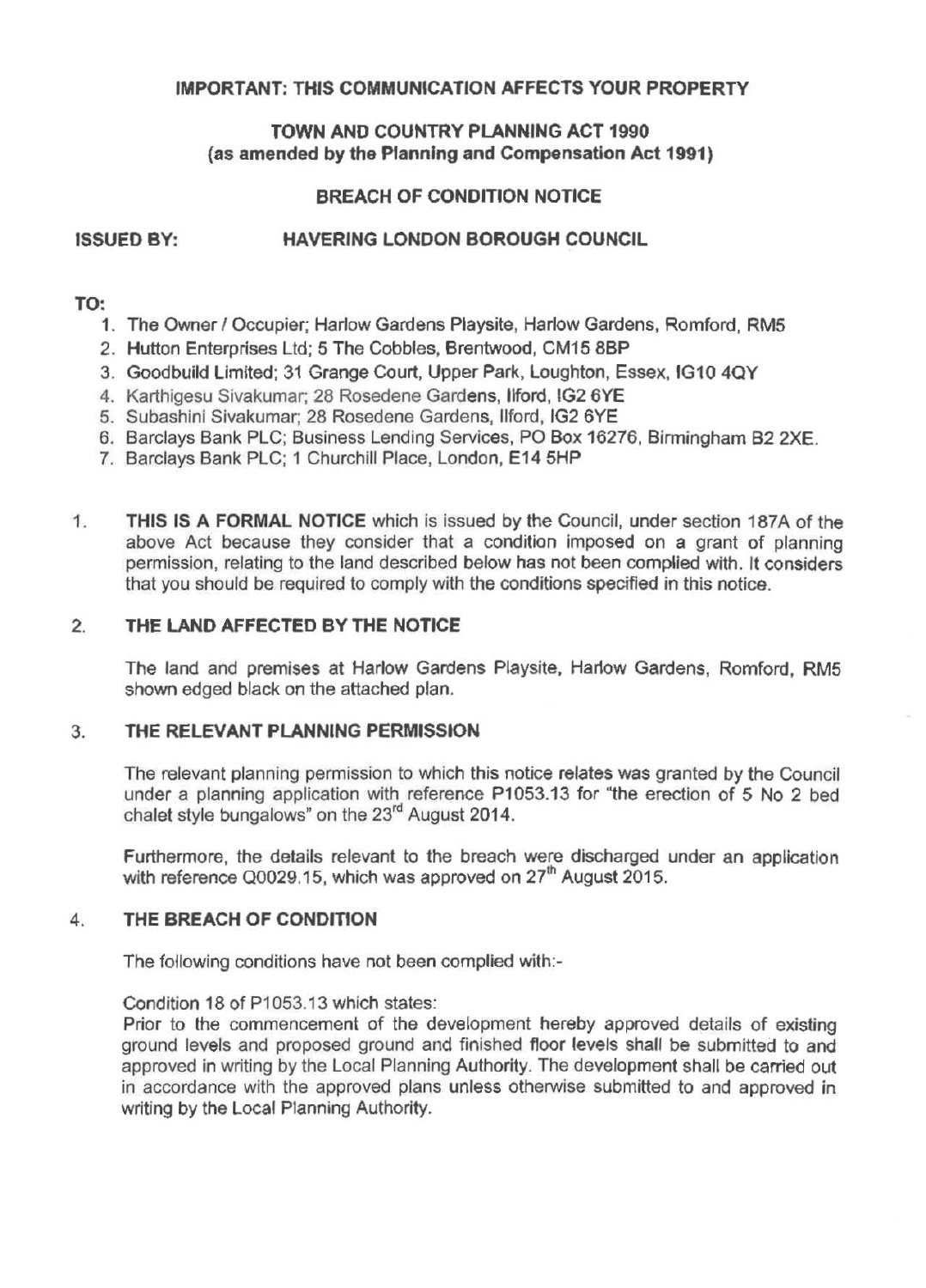# 5. **WHAT YOU ARE REQUIRED TO DO**

As the person responsible for the breach of condition specified in paragraph 4 of this notice, you are required to comply with the stated condition by taking the following steps:

(i). Reinstate the land so that the land levels match those approved in drawing 4840/4 under application Q0029.15; including the demolition / removal of any buildings necessary to secure compliance with this notice.

Time in which to comply with step (i) above: 4 months from the effective date of the notice.

### 6. **WHEN THIS NOTICE TAKES EFFECT**

This notice takes effect on **11th November 2016.** 

Dated: 7<sup>th</sup> October 2016

Signed: & Cumul

# **Authorised Officer**

On behalf of: The Mayor and Burgesses of the London Borough of Havering; Town Hall, Main Road, Romford, RM1 38D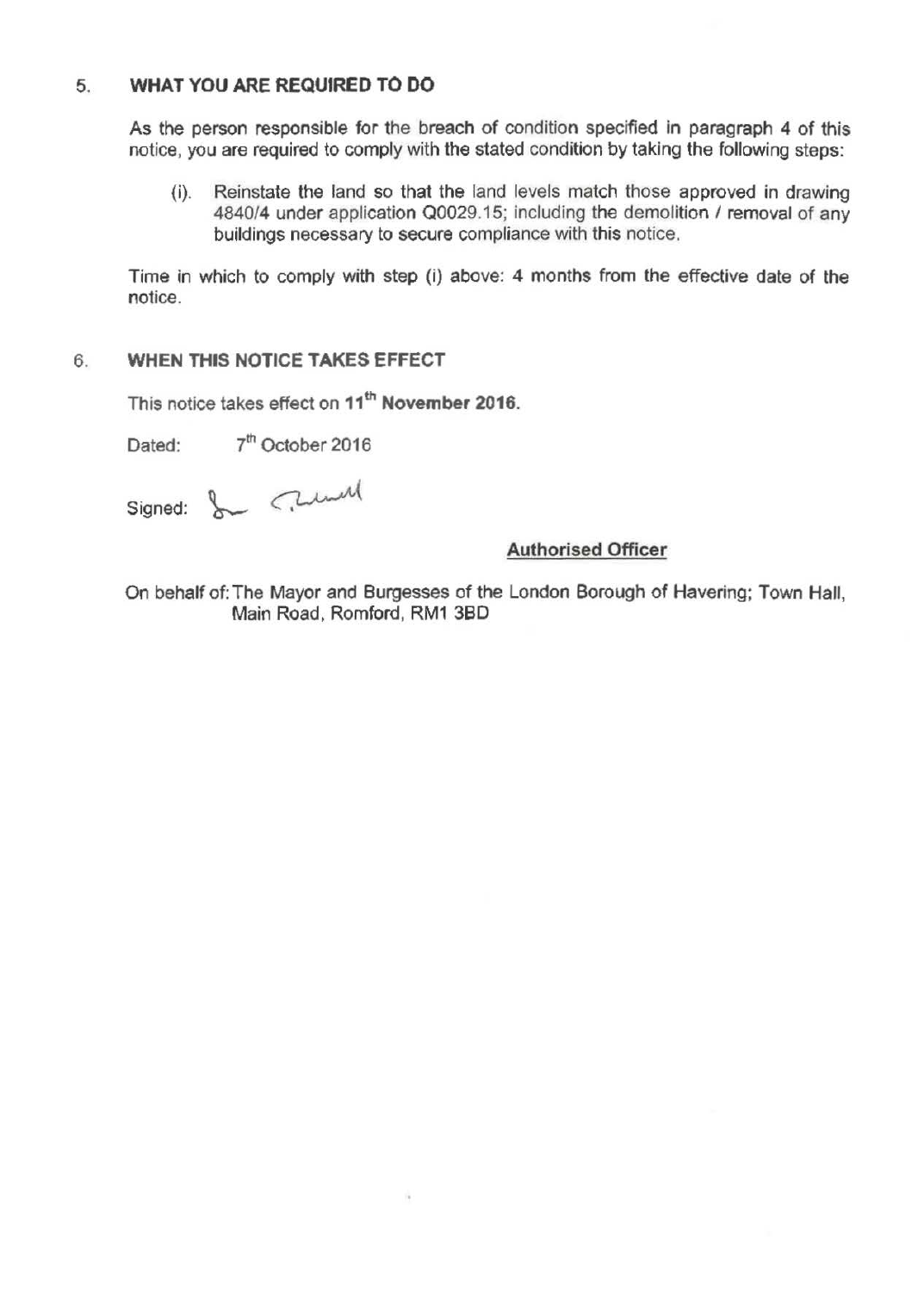#### **WARNING**

## **THERE IS NO RIGHT OF APPEAL TO THE SECRETARY OF STATE FOR COMMUNITIES AND LOCAL GOVERNMENT AGAINST THIS NOTICE**

It is an offence to contravene the requirements stated in paragraph 5 of this notice after the end of the compliance period. You will then be at risk of immediate prosecution in the Magistrates Court for which the maximum penalty is £2,500 for a first offence and for any subsequent offence. If upon summary of conviction you are found guilty, you will have committed a criminal offence and will have a criminal record.

If you are in any doubt about what this notice requires you to do, you should get in touch immediately with the Planning Manager (Projects and Regulation), Mercury House, Mercury Gardens, Romford, RM1 3SL (01708 432685).

If you need independent advice about this notice, you are advised to contact urgently a lawyer, planning consultant or other professional adviser specialising in planning matters. If you wish to contest the validity of the notice, you may only do so by an application to the High Court for judicial review. A lawyer will advise you on what this procedure involves.

#### **DO NOT LEAVE YOUR RESPONSE TO THE LAST MINUTE**